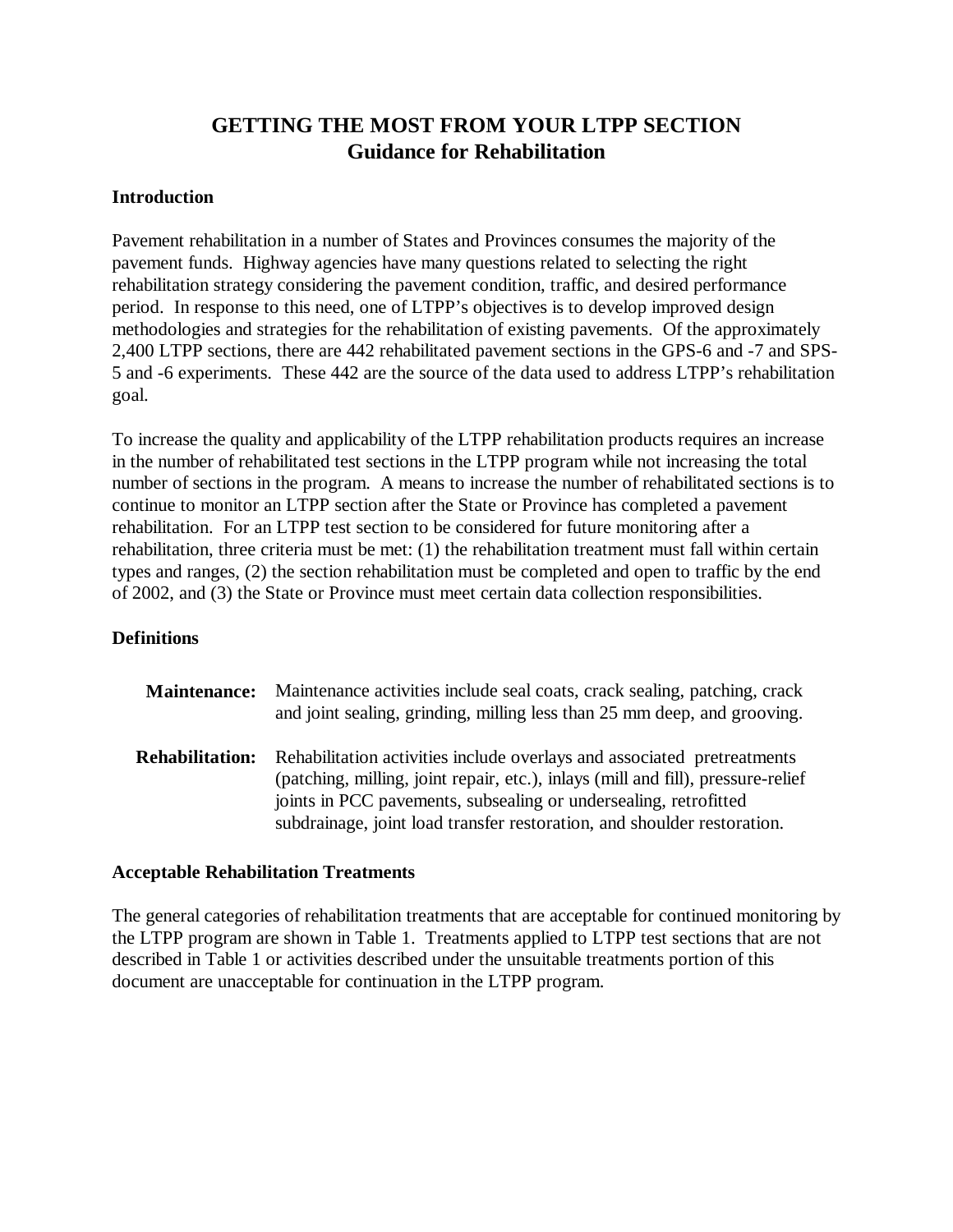The following definitions relate to the items shown in Table 1:

- AC: Dense-graded, hot-mix asphalt-aggregate concrete using either a conventional or modified asphalt cement. Mixtures designed in accordance with current Superpave guidelines are acceptable. The thickness restriction applies to the material in excess of that which is used to replace portions of the milled pavement structure. The thickness restriction does not apply to thin seal coats or open-graded friction courses that may be required by agency policy.
- PCC: Portland cement concrete pavement layers. PCC pavement layers must be either Jointed Plain Concrete Pavement (JPCP), Jointed Reinforced Concrete Pavement (JRCP), or Continuously Reinforced Concrete Pavement (CRCP). JPCP layers must have either no-load transfer devices or smooth dowel bars only. JRCP layers must contain smooth dowel bars for joint load transfer. Unbonded PCC overlay layers must be thicker than 126 mm (GPS-9 requirement).
- **CPR:** Concrete pavement restoration. Allowable CPR techniques include partial depth patching, full-depth patching and joint replacement, load-transfer restoration, full-surface diamond-grinding, undersealing or subsealing, and retrofitted edge drains. The distinction between classification as CPR or maintenance activity depends on the extent and nature of the applied treatments.
- **Debond** An interlayer of material placed between the original PCC surface and **Interlayer:** PCC overlay to prevent bonding. Examples include Stress-Absorbing Membrane Interlayers (SAMI), asphalt-rubber seal coat, sand asphalt, aggregate interlayer, etc.
	- **Milling:** Cold milling of the AC structural layers. The milling depth must be less than half the total thickness of the existing AC structural layers.
	- Fracture: Fracture pretreatments to PCC pavements include crack and seat, break and seat, and rubblization.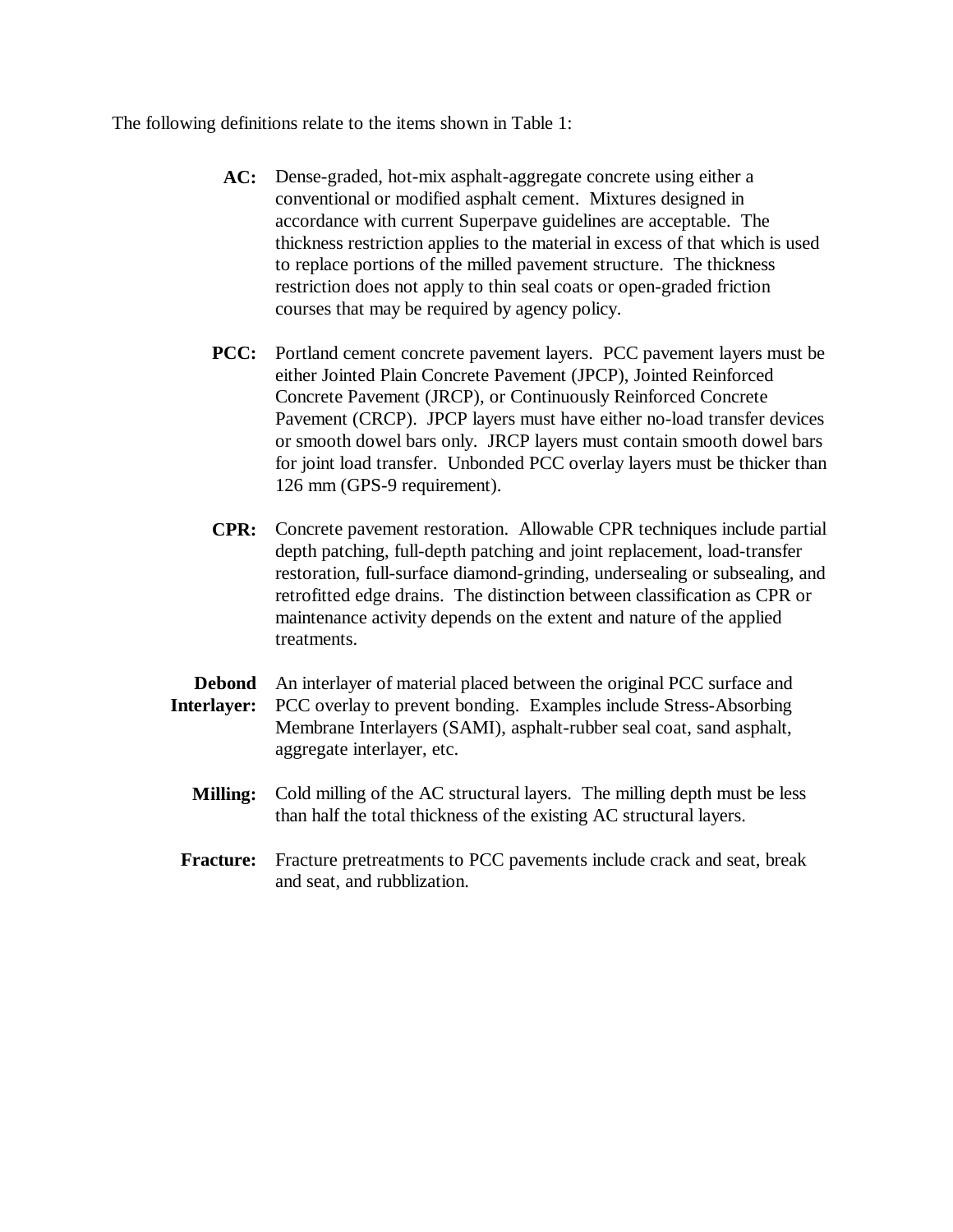| <b>Existing Pavement Type -</b><br><b>LTPP Experiment</b> | <b>Pretreatment</b>         | <b>Overlay Materials and</b><br><b>Thickness Restrictions</b> |
|-----------------------------------------------------------|-----------------------------|---------------------------------------------------------------|
| <b>AC</b>                                                 | None                        | $AC < 127$ mm                                                 |
| $GPS-1$                                                   | Maintenance and Repair      | $AC < 127$ mm                                                 |
| $GPS-2$<br>$SPS-1$                                        | Milling                     | $AC < 127$ mm                                                 |
| $SPS-3$                                                   | None                        | <b>PCC</b>                                                    |
| $SPS-8 (AC)$<br>$SPS-9 (PCC)$                             | Maintenance and Repair      | <b>PCC</b>                                                    |
|                                                           | Milling                     | <b>PCC</b>                                                    |
| <b>PCC</b>                                                | <b>CPR</b>                  | None                                                          |
| $GPS-3$                                                   | None                        | $AC > 102$ mm, $< 203$ mm                                     |
| $GPS-4$<br>$GPS-5$                                        | <b>CPR</b>                  | $AC > 102$ mm, $< 203$ mm                                     |
| $SPS-2$<br>$SPS-4$                                        | Fracture                    | $AC > 102$ mm, $< 203$ mm                                     |
| $SPS-8 (PCC)$                                             | Debond Interlayer           | $PCC > 126$ mm                                                |
| AC over AC                                                | None                        | $PCC < 127$ mm                                                |
| $GPS-6$                                                   | Maintenance and Repair      | $PCC < 127$ mm                                                |
| $SPS-5$<br>$SPS-9$ (Overlay)                              | Milling                     | $PCC < 127$ mm                                                |
| <b>AC</b> over PCC                                        | None                        | $PCC < 203$ mm                                                |
| $SPS-7$                                                   | Milling                     | $PCC < 203$ mm                                                |
| $SPS-6$                                                   | Milling $+$ CPR             | $PCC < 203$ mm                                                |
|                                                           | None                        | $PCC > 126$ mm                                                |
|                                                           | Milling + Debond Interlayer | $PCC > 126$ mm                                                |

**Table 1. Acceptable rehabilitation treatments for monitoring continuation in LTPP program.**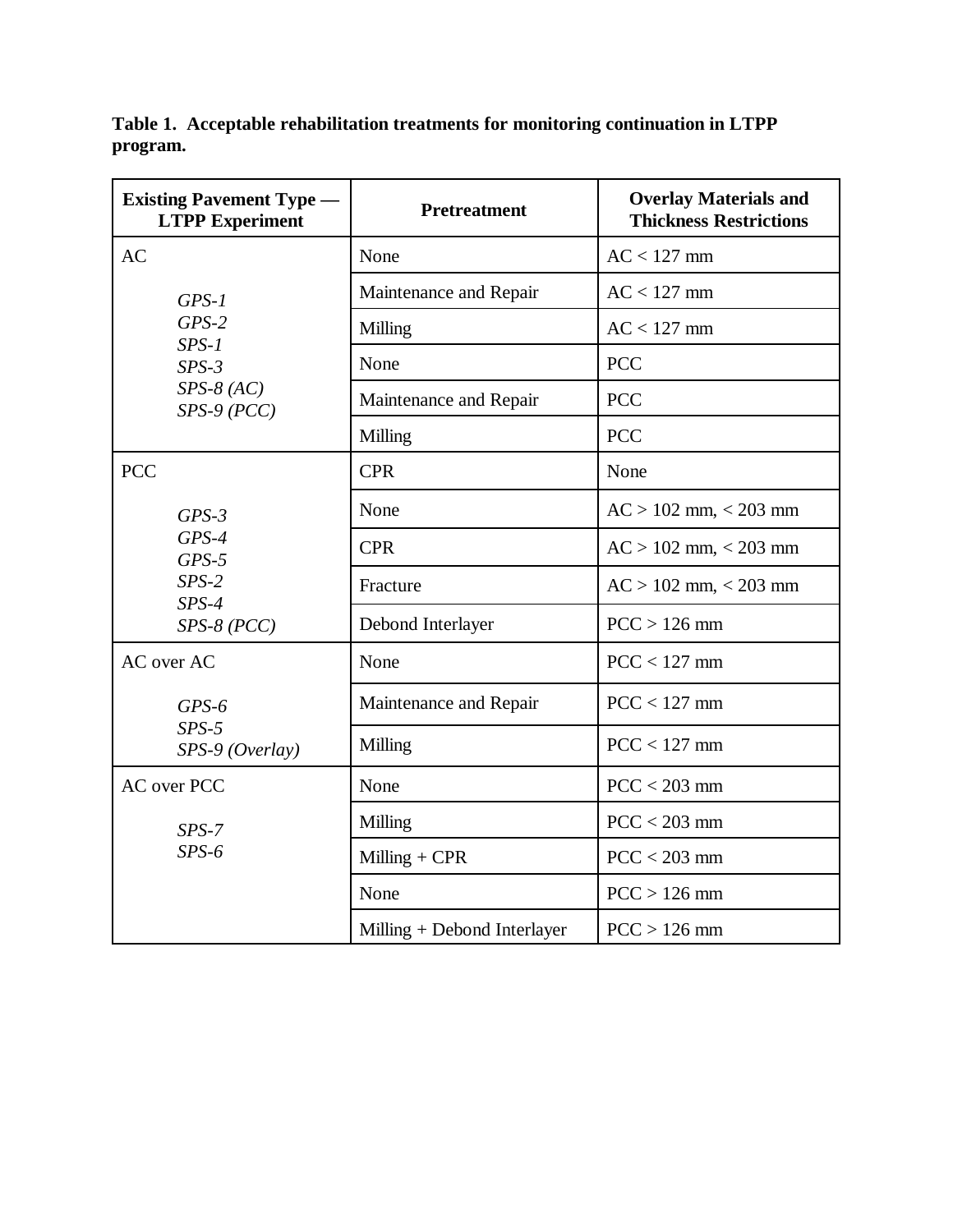## **Unsuitable Treatments**

If any of the following treatments or construction activities are applied to a test section, they will render the existing test section unsuitable for continued monitoring as part of the LTPP pavement rehabilitation studies:

- Widening of the LTPP test lane.
- Added lane next to the LTPP test lane.
- Intersections or ramps added inside maintenance control zone around test section.
- Tied concrete shoulders added to test lane.
- On pavements in the non-rehabilitated asphalt concrete pavement experiments, such as those in GPS-1, GPS-2, SPS-1, or SPS-8, removal of more than half the total thickness of the AC structural layer(s).
- Application of non-uniform treatments that result in a difference in layer thicknesses of greater than 25-mm over more than one-third of the test section length. This restriction is intended to apply primarily to milling depths and overlay thicknesses and not variations due to spot patching and repair of localized distresses.
- Use of non-standard paving materials that are considered experimental. Determination of what is considered experimental will depend upon the extent of highway agency's routine use of the material.
- Performing construction activities that either hide surface distresses or alter the structural pavement response, prior to completion of LTPP monitoring measurements to document the condition of the existing pavement prior to rehabilitation.
- Use of bonded PCC overlays on existing PCC pavement sections. (The GPS-8 study on bonded PCC overlays was abandoned in 1988.)

When one or more of these conditions apply to a test section, or if the agency does not desire to participate in the continued monitoring of a test section after rehabilitation, the LTPP Regional Coordination Office should be contacted so that final monitoring measurements can be performed prior to the test section going out-of-study.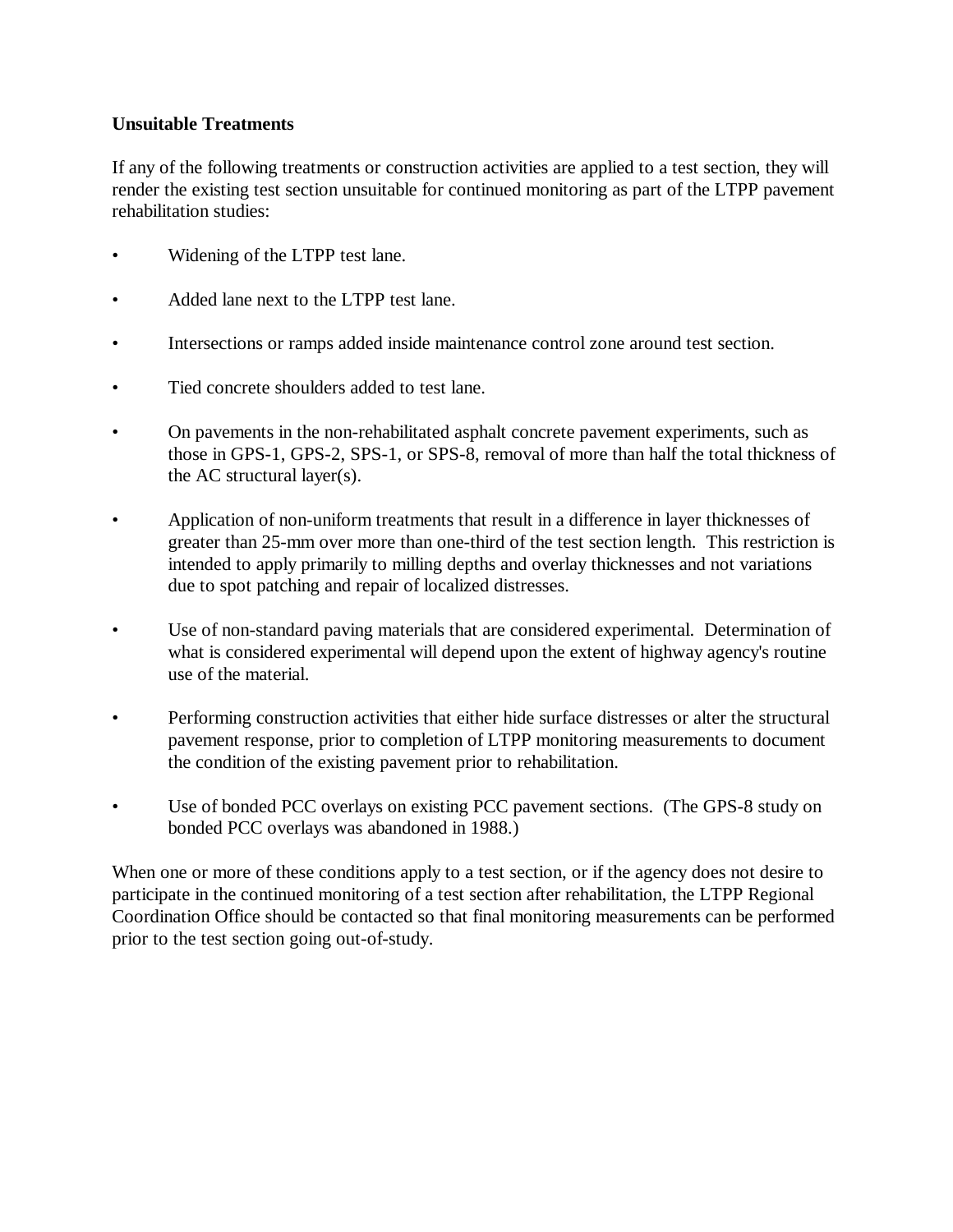## **Highway Agency Responsibilities**

In order for a test section to be considered for LTPP monitoring after rehabilitation, the participating highway agency must either have performed, or agree to perform, the following activities:

- 1. Traffic data collection on the test section prior to overlay must have met the minimum requirements relative to the LTPP experimental designation.
- 2. Agency agrees to perform at least the minimum level of traffic data collection on the test section after rehabilitation in accordance with current LTPP guidelines.
- 3. Agency notifies LTPP regional representatives sufficiently in advance of construction to permit scheduling and conduct of deflection, profile, and distress measurements prior to the start of construction.
- 4. Agency agrees to provide traffic control for all LTPP field-monitoring activities.
- 5. Agency marks and signs the test section in accordance with LTPP program procedures.
- 6. Agency completes and submits all required LTPP data forms to document the rehabilitation construction activities.
- 7. Agency performs field materials sampling and testing in accordance with LTPP guidelines.
- 8. Agency performs, or has performed, all laboratory material tests that are not performed by the LTPP contract laboratories.

# **References**

GO-09, "Guidelines for Monitoring Continuation on Rehabilitated Test Sections," August 1998.

GO-13, "Guidelines for Classification of Rehabilitated Test Sections," August 1998.

GO-14, "Rehabilitation Information Form RI-2 — Monitoring Continuation Request," October 1998.